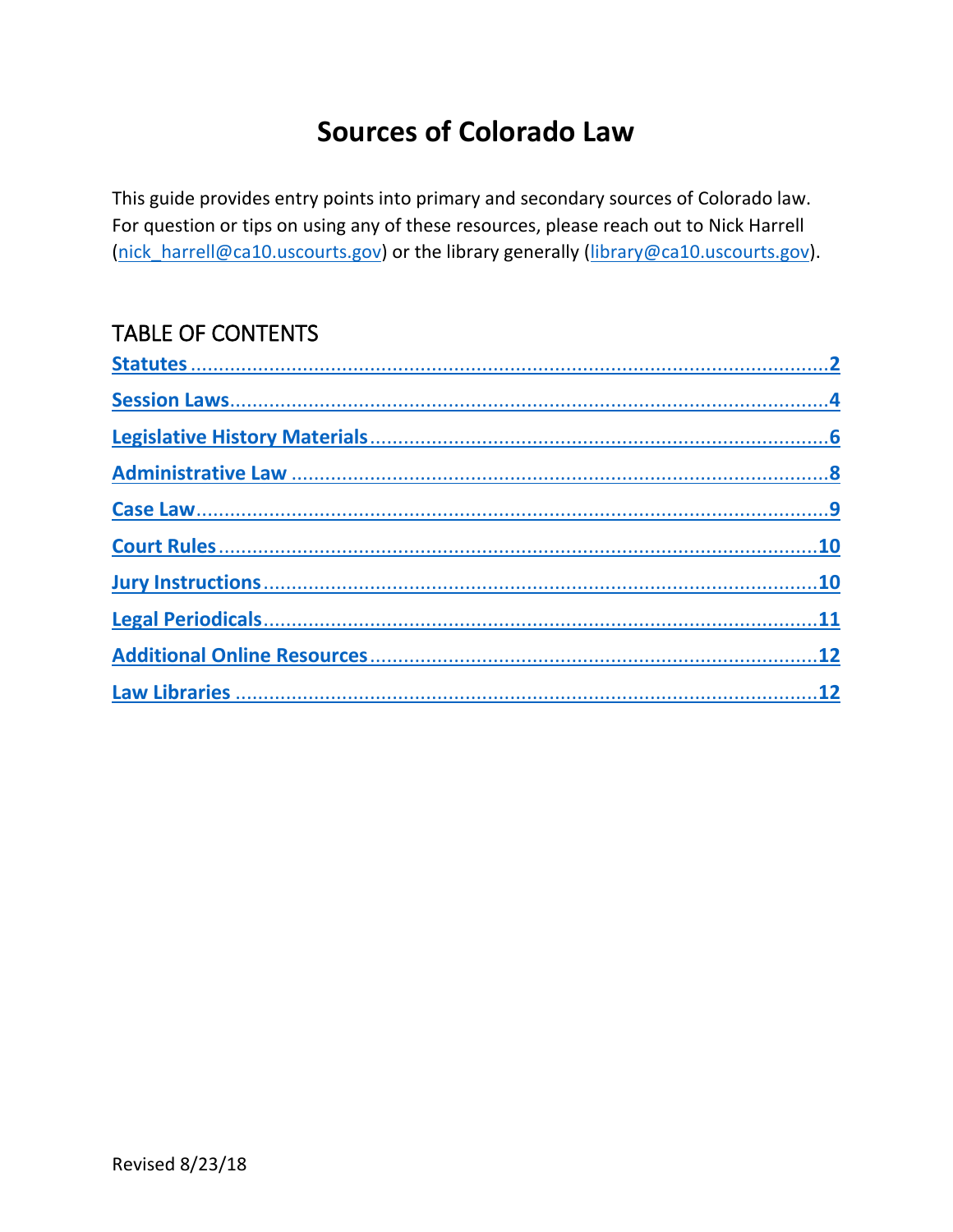## <span id="page-1-0"></span>**STATUTES**

The compiled statutes of Colorado are found in the Colorado Revised Statutes ("CRS").

#### **Print:**

#### *Colorado Revised Statutes:*

The official version of the CRS is published in print by Lexis. Beyond the official text of the statutes, the CRS includes some annotations. The CRS is currently published annually and has a red cover.

#### Location:

- Current: Denver (State Statutes), Oklahoma City (KFC 1829)
- Prior Years: Denver (Superseded Statutes Room)

#### *Colorado Revised Statutes Annotated:*

West publishes the Colorado Revised Statutes Annotated ("CRSA"), which contains more annotations than the CRS and is updated more frequently with pocket parts. The CRSA has a blue cover

Location:

- Current: Denver (State Statutes)
- Prior Years: Denver (Superseded Statutes Room)

#### **Online:**

Current but unofficial versions of the CRS are publicly available online. The Committee on Legal Services of the Colorado General Assembly has arranged for the CRS to be hosted by Lexis, but does not require a login or subscription. You can access the Lexis version (with some annotations) and downloadable PDFs (without annotations) from the link below.

Location:

• [Colorado Revised Statutes](https://leg.colorado.gov/agencies/office-legislative-legal-services/colorado-revised-statutes)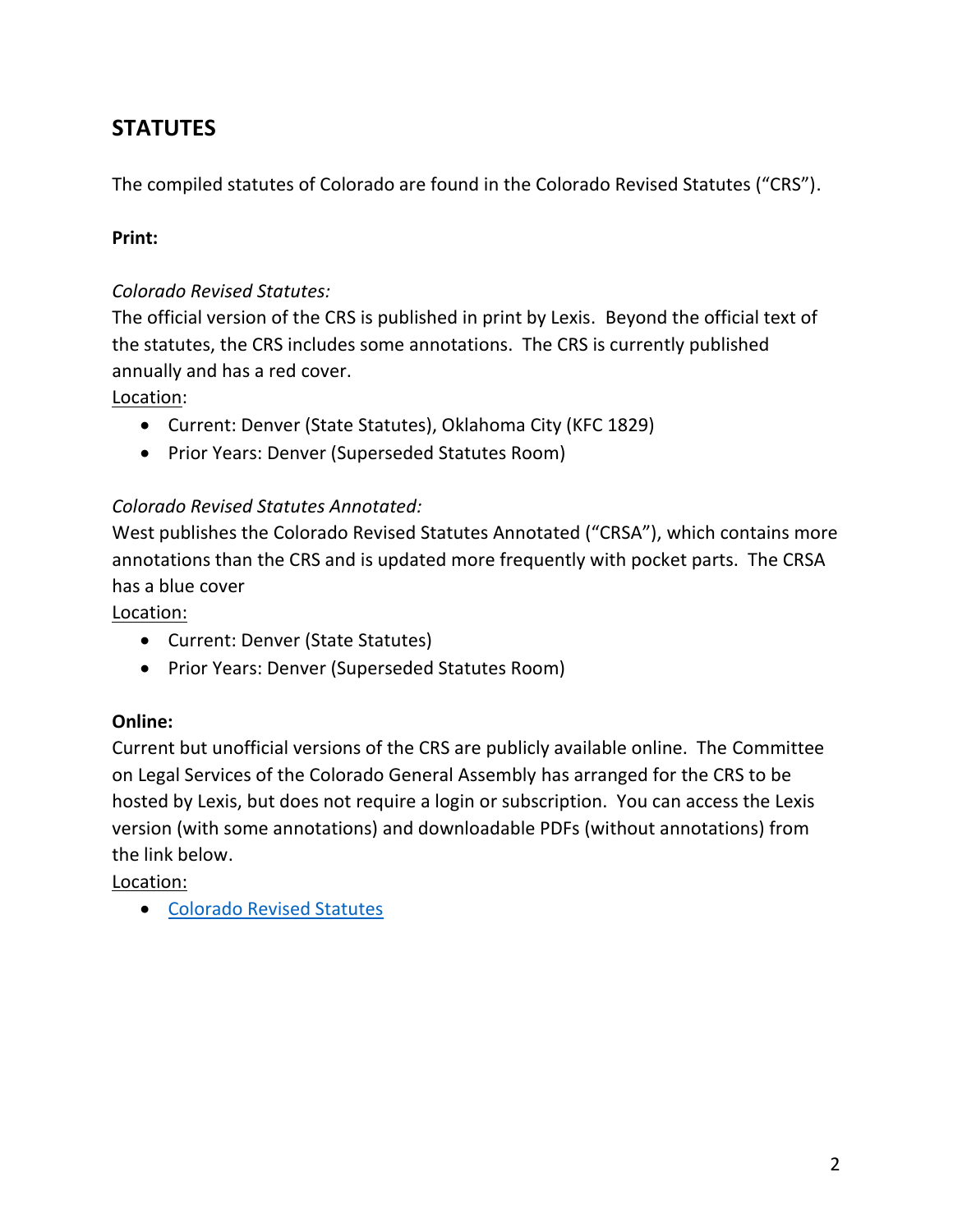## **Westlaw:**

The CRSA is available on Westlaw. The annotations found in the print edition may be found from the "Context & Analysis" tab on Westlaw.

Location:

- Current: [Colorado Statutes & Court Rules](https://www.westlaw.com/Browse/Home/StatutesCourtRules/ColoradoStatutesCourtRules?contextData=(sc.Default)&transitionType=Default&VR=3.0&RS=cblt1.0) (Login Required)
- Prior Years: [Colorado Statutes Annotated](https://www.westlaw.com/Browse/Home/StatutesCourtRules/HistoricalStatutes/ColoradoStatutesAnnotatedHistorical?contextData=(sc.Default)&transitionType=Default&VR=3.0&RS=cblt1.0)  Historical (1989-2017) (Login Required)

### **Lexis Advance:**

The unofficial CRS is available on Lexis Advance. The annotations found in the print edition may be found from scrolling down to the "Annotations" on Lexis Advance. Location:

- Current: [Colorado Revised Statutes](https://advance.lexis.com/api/permalink/b101d2b1-d5a9-4a3b-b7f7-514f8364d302/?context=1000516) (Login Required)
- Prior Years: [Archived Codes](https://advance.lexis.com/searcharchivedcodes?crid=dcc5f2ba-3017-463e-996b-74cf14b4fcb1) (1991-2017) (select "Colorado" from the "Jurisdiction" menu) (Login Required)

## **Bloomberg Law:**

A current, unofficial copy of the CRS is also available via Bloomberg Law. Location:

• [Colorado Revised Statutes](https://www.bloomberglaw.com/product/blaw/toc/source/105.102731/1226) (Login Required)

## **HeinOnline:**

HeinOnline includes PDFs of official versions of the CRS from 1963 and earlier, the Revised Statutes of Colorado, and other older statutes.

Location:

• [State Statutes: A Historical Archive](https://www.heinonline.org/HOL/Index?index=sstatutes/state70118&collection=sstatutes) – Colorado (IP Authenticated)

## **LLMC:**

Before the CRS, the Colorado Annotated Statutes by Mills contained the laws in for at the time. Other codifications pre-dated the CRS; see HeinOnline above for more examples

• [Colorado Annotated Stats. \(Mills'\)](http://www.llmc.com/titledescfull.aspx?type=6&coll=9&div=34&set=99995) (1912) (IP Authenticated)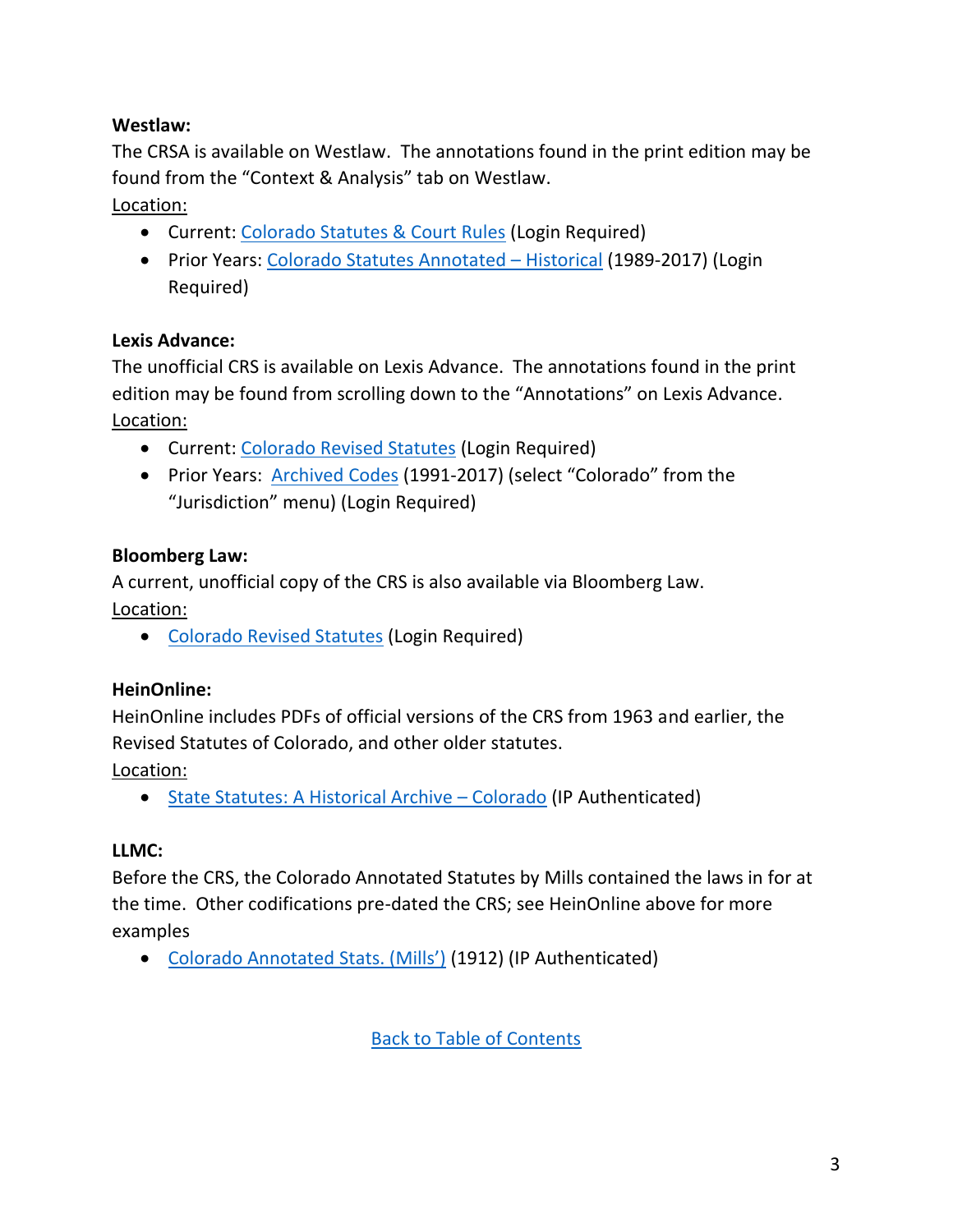## <span id="page-3-0"></span>**SESSION LAWS**

The chronologically enacted laws of Colorado are found in the Colorado Session Laws.

#### **Print:**

#### *Colorado Session Laws:*

These volumes contain the laws, concurrent resolutions, and selected resolutions and memorials passed in a given legislative session.

Location:

- Current-1864: Denver (State Statutes)
	- o Missing two volumes before 1864

#### **Online:**

PDF versions of the Colorado Session Laws are available from two CO institutions. The Colorado General Assembly publishes the current session laws on its website along with an archive going back until 1993. The University of Colorado Law Library complements that collection by providing session laws from 1861 through 1992

Location:

- [Colorado General Assembly: Session Laws Archive](https://leg.colorado.gov/agencies/office-legislative-legal-services/session-laws-archive) (1993-Current)
- [University of Colorado: Colorado Session Laws](http://lawcollections.colorado.edu/colorado-session-laws/) (1861-1992)

#### **Westlaw:**

Westlaw provides access to session laws from 1989 through the current legislative session.

Location:

- Current: [Colorado Enacted Legislation](https://www.westlaw.com/Browse/Home/ProposedEnactedLegislation/ColoradoProposedEnactedLegislation/ColoradoEnactedLegislationSessionLaws?contextData=(sc.Default)&transitionType=Default&VR=3.0&RS=cblt1.0) (Current) (Login Required)
- Historical: [Colorado Historical Enacted Legislation](https://www.westlaw.com/Browse/Home/ProposedEnactedLegislation/HistoricalEnactedLegislationSessionLaws/ColoradoHistoricalEnactedLegislationSessionLaws?contextData=(sc.Default)&transitionType=Default&VR=3.0&RS=cblt1.0) (1989-2017) (Login Required)

#### **Lexis Advance:**

Lexis Advance provides access to the session laws enacted during the current legislative session.

Location:

• [Colorado Advance Legislative Service](https://advance.lexis.com/api/permalink/60d27207-23d9-4af8-bba2-ea9516ee1308/?context=1000516) (Login Required) (Current)

#### **Bloomberg Law:**

Bloomberg Law provides access to Colorado Session Laws from 1993 to the current session.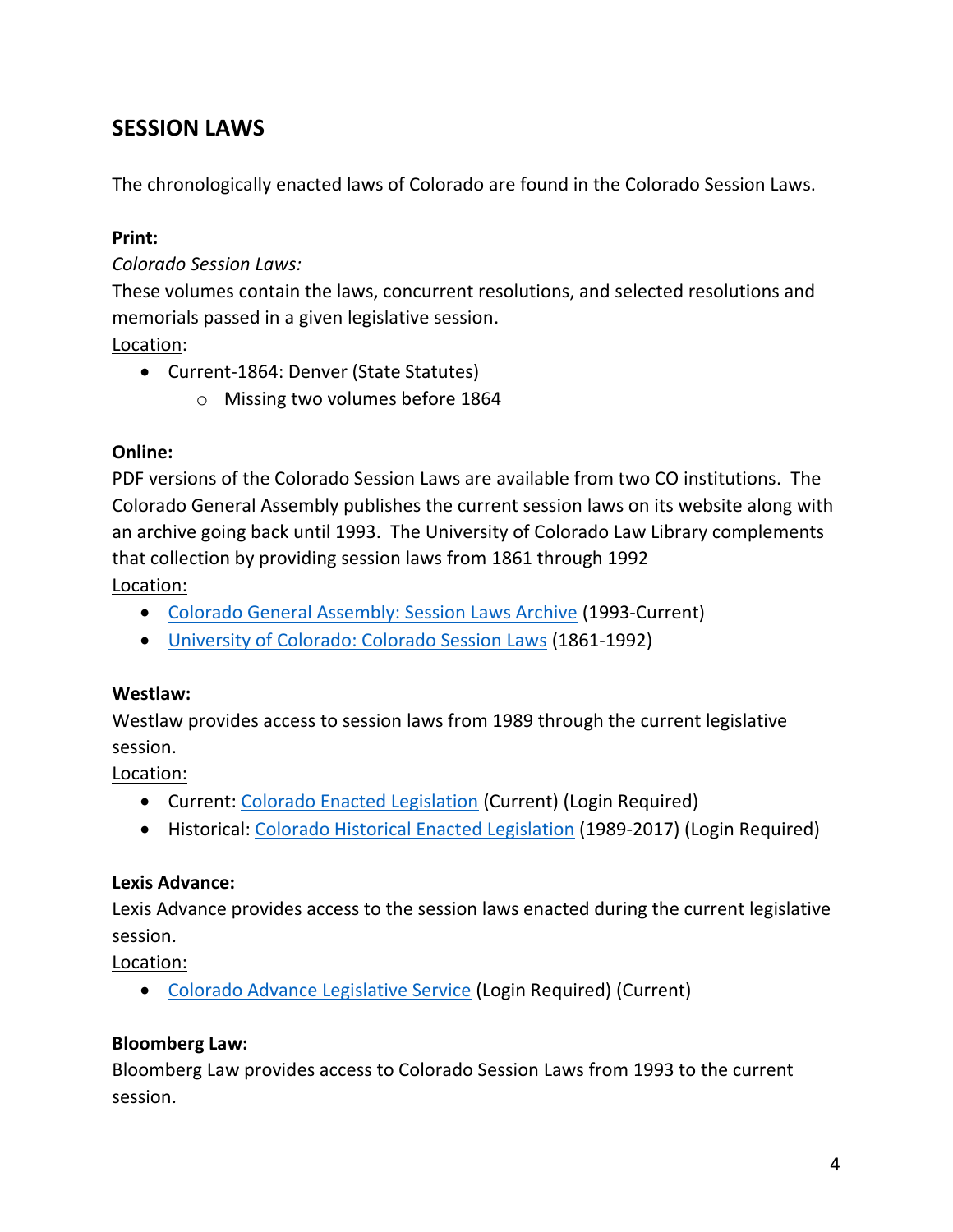Location:

• [Colorado Session Laws](https://www.bloomberglaw.com/p/402ea5c99f32885df5695480adeb7b1b/content_menu/105.525240) (Login Required) (1993-Current)

#### **HeinOnline:**

HeinOnline provides access to the full run of the Colorado Session Laws in PDF format. Location:

• [Session Laws Library: Colorado](https://www.heinonline.org/HOL/Index?index=ssl/ssco&collection=ssl) (IP Authenticated) (1861-Current)

### **LLMC:**

LLMC provides access to the Colorado Session Laws in PDF format from 1891 to 1987 Location:

• [Colorado Session Laws](http://www.llmc.com/titledescfull.aspx?type=6&coll=9&div=34&set=99889)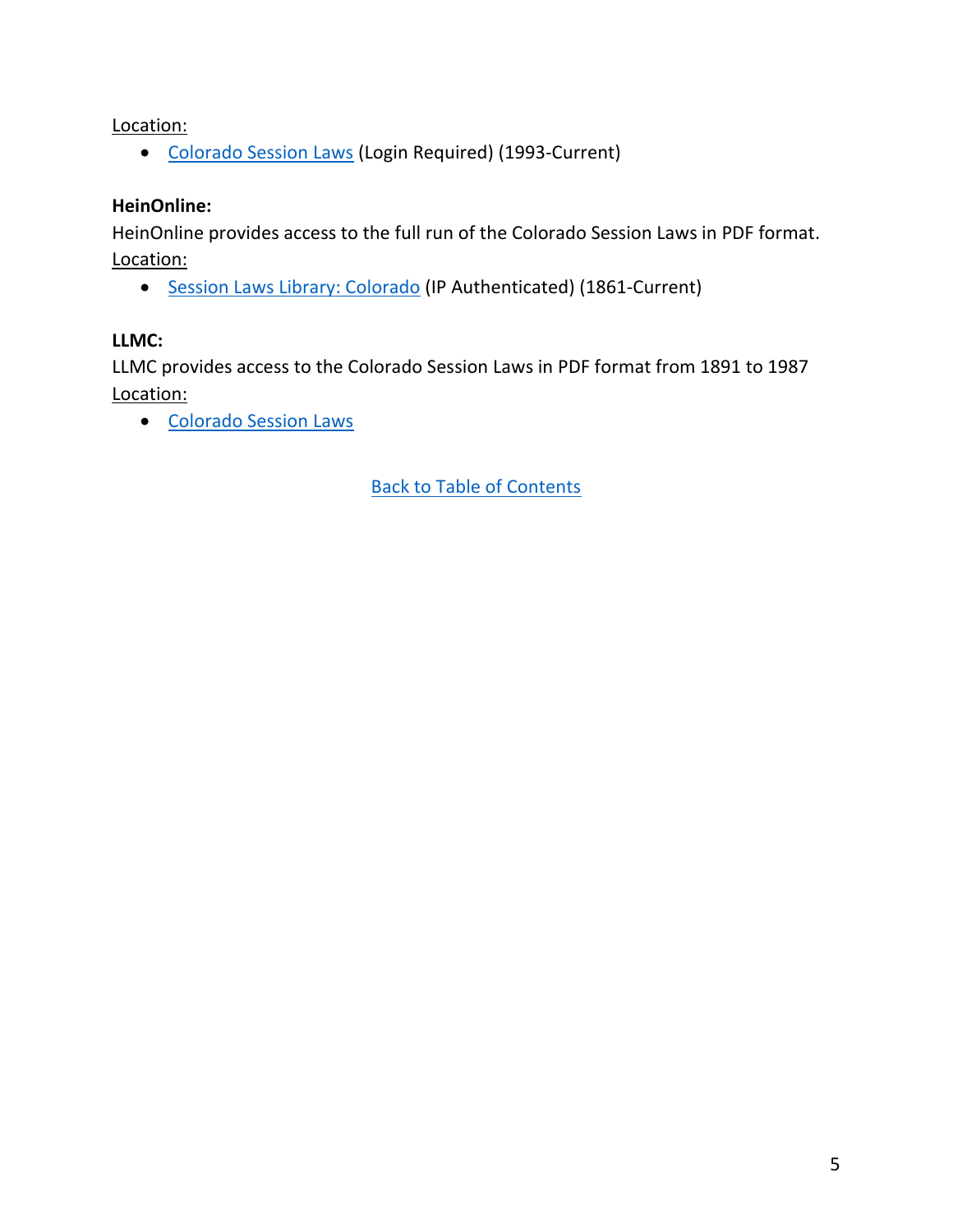## <span id="page-5-0"></span>**Legislative History Materials**

Fewer legislative materials exist for Colorado legislative history research than do for Federal legislative history research. To that end, accessing legislative documents from before the 1990s often requires a trip to the Colorado archives. For more detailed steps on conducting Colorado legislative history research, see Colorado Legal Research by Robert Linz available in the Denver Library at KFC 1875.L56.

## **Colorado House & Senate Journals:**

The Colorado House & Senate Journals document the proceedings of the Colorado General Assembly, including notes of legislation passage, vote counts, and committee reports.

Location:

- Publicly Available:
	- o Current:
		- **E** [House: Session Publications](https://leg.colorado.gov/agencies/house-representatives/session-publications)
		- **Exercise: Session Publications**
	- $O$  2016-2017:
		- [House Session End Documents](https://leg.colorado.gov/agencies/house-representatives/house-session-end-documents)
		- [Senate Session End Documents](https://leg.colorado.gov/agencies/senate/senate-session-end-documents)
	- o 1997-2015: [2015 and Prior Legislative Session Information](http://www.leg.state.co.us/clics/cslFrontPages.nsf/PrevSessionInfo?openForm)
- LLMC: (IP Authenticated)
	- o 1879-1991:
		- [Colorado House Journals](http://www.llmc.com/titledescfull.aspx?type=6&coll=9&div=34&set=40747)
		- [Colorado Senate Journals](http://www.llmc.com/titledescfull.aspx?type=6&coll=9&div=34&set=40748)

#### **Colorado Committee Reports:**

Various reports and information from Colorado House and Senate Committees are available online.

Location:

- Current: [Colorado General Assembly: Committees](https://leg.colorado.gov/content/committees) (2016-Current)
	- o Be sure to scroll down on a particular committee's page for report information.
- Prior: [2015 and Prior Legislative Session Information](http://www.leg.state.co.us/clics/cslFrontPages.nsf/PrevSessionInfo?OpenForm) (2000-2015)
- Westlaw: [Colorado Legislative History](https://www.westlaw.com/Browse/Home/LegislativeHistory/ColoradoLegislativeHistory?contextData=(sc.Default)&transitionType=Default&VR=3.0&RS=cblt1.0) (2005-Current) (Login Required)
- Lexis Advance: [Colorado Legislative Bill History](https://advance.lexis.com/api/permalink/62c9ba8a-4c08-43bc-ab31-a3d9e65fd42f/?context=1000516) (2002- Current) (Login Required)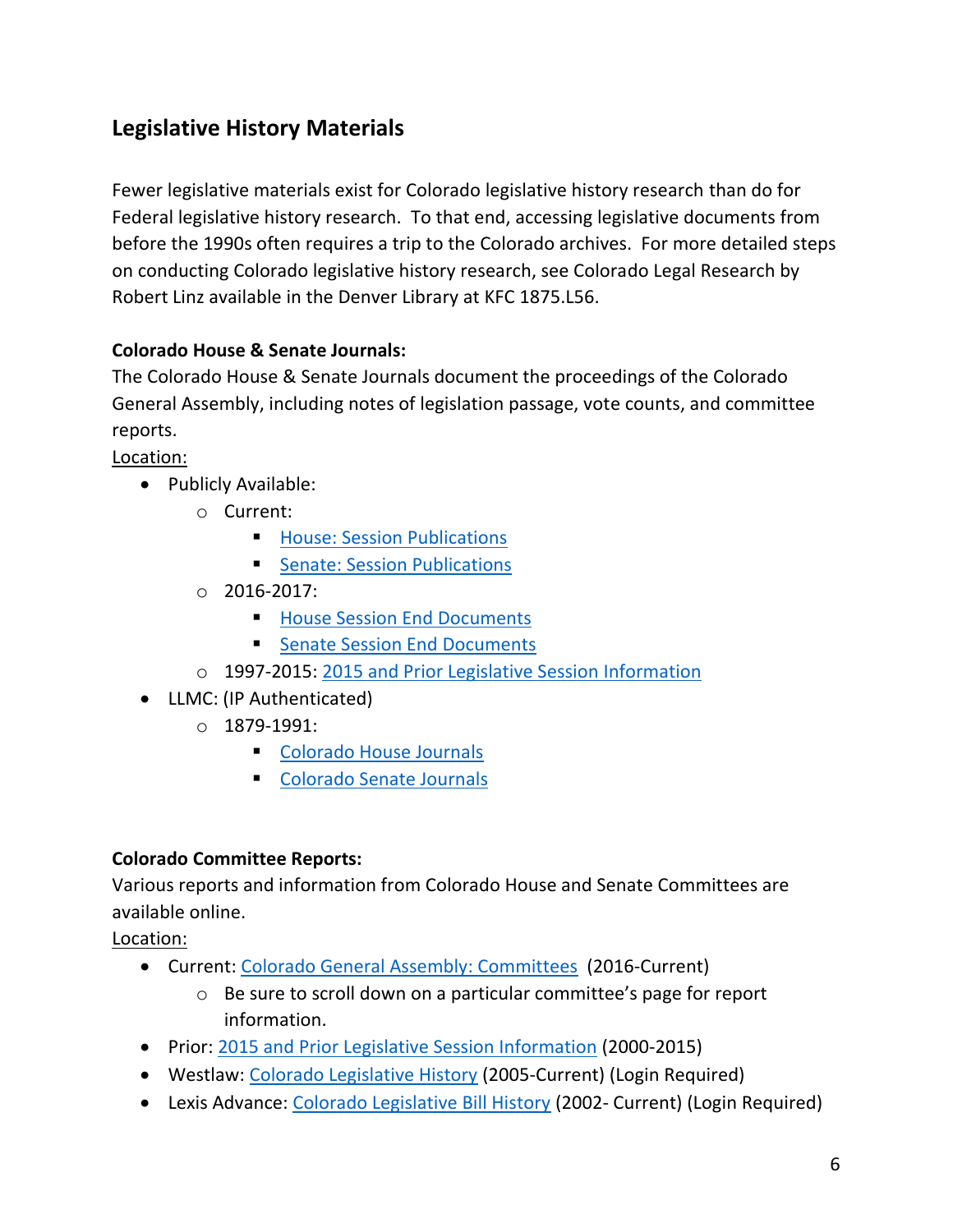## **Colorado Bills:**

Bills from the Colorado Assembly are also available online.

Location:

- Current: [Colorado General Assembly: Bills](https://leg.colorado.gov/bill-search?field_sessions=10171&sort_bef_combine=field_bill_number%20ASC) (2016-Current)
- Prior: [2015 and Prior Legislative Session Information](http://www.leg.state.co.us/clics/cslFrontPages.nsf/PrevSessionInfo?OpenForm) (1997-2015)
- Westlaw:
	- o Current: [Colorado Proposed Legislation](https://www.westlaw.com/Browse/Home/ProposedEnactedLegislation/ColoradoProposedEnactedLegislation/ColoradoProposedLegislationBills?contextData=(sc.Default)&transitionType=Default&VR=3.0&RS=cblt1.0) (Current Session Only) (Login Required)
	- o Prior: [Colorado Historical Proposed Legislation \(Bills\)](https://www.westlaw.com/Browse/Home/ProposedEnactedLegislation/HistoricalProposedLegislationBills/ColoradoHistoricalProposedLegislationBills?contextData=(sc.Default)&transitionType=Default&VR=3.0&RS=cblt1.0) (2005-2017) (Login Required)
	- o Colorado Bill Tracking: [Colorado Bill Tracking](https://www.westlaw.com/Browse/Home/StatutesCourtRules/BillTracking/ColoradoBillTracking?contextData=(sc.Default)&transitionType=Default&VR=3.0&RS=cblt1.0) (Login Required)
- Lexis Advance:
	- o [CO Full-Text Bills](https://advance.lexis.com/api/permalink/b8311588-8daf-4bc7-9e80-1b8323612317/?context=1000516) (1991-Current) (Login Required)
	- o [CO Bill Tracking](https://advance.lexis.com/api/permalink/699fcb93-8e2d-49be-a826-a4dcfeeca494/?context=1000516) (Login Required)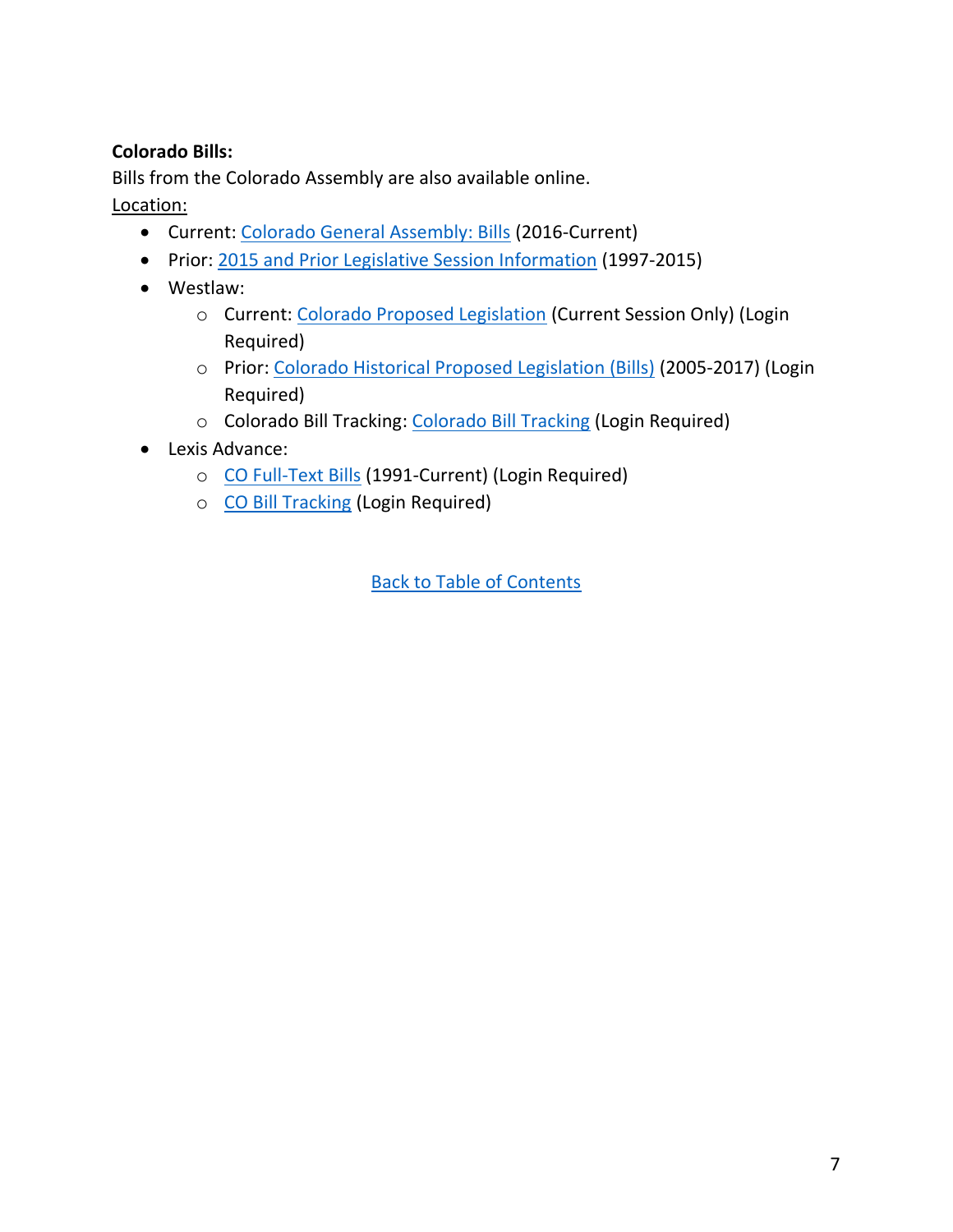## <span id="page-7-0"></span>**Administrative Law**

The codified regulations of Colorado appear in the Code of Colorado Regulations ("CCR"). The CCR is updated with new regulations by the Colorado Register ("CR")

## **Code of Colorado Regulations:**

The official CCR is found online at the Colorado Secretary of State's website. Print, Westlaw, and Lexis Advance versions are also available.

Location:

- Official: [Code of Colorado Regulations](https://www.sos.state.co.us/CCR/Welcome.do) (Current)
- Print: Denver (State Statutes) (Current)
- Westlaw:
	- o Current: [Colorado Regulations](https://www.westlaw.com/Browse/Home/Regulations/ColoradoRegulations?contextData=(sc.Default)&transitionType=Default&VR=3.0&RS=cblt1.0) (Current) (Login Required)
	- o Prior: [Colorado Historical Regulations](https://www.westlaw.com/Browse/Home/Regulations/HistoricalRegulations/ColoradoHistoricalRegulations?contextData=(sc.Default)&transitionType=Default&VR=3.0&RS=cblt1.0) (2002-2017) (Login Required)
	- o [Colorado Proposed & Adopted Regulations](https://www.westlaw.com/Browse/Home/ProposedAdoptedRegulationsCurrent/ColoradoProposedAdoptedRegulationsCurrent?contextData=(sc.Default)&transitionType=Default&VR=3.0&RS=cblt1.0) (Current) (Login Required)
	- o [Colorado Proposed & Adopted Regulations](https://www.westlaw.com/Browse/Home/ProposedAdoptedRegulationsCurrent/ProposedAdoptedRegulationsAll/ColoradoProposedAdoptedRegulationsAll?contextData=(sc.Default)&transitionType=Default&VR=3.0&RS=cblt1.0) (2006-Current) (Login Required)
	- o [Colorado Regulation Tracking](https://www.westlaw.com/Browse/Home/Regulations/RegulationTracking/ColoradoRegulationTracking?contextData=(sc.Default)&transitionType=Default&VR=3.0&RS=cblt1.0) (Login Required)
- Lexis:
	- o Current: [Colorado Code of Regulations](https://advance.lexis.com/api/permalink/63d59372-6bc9-4aea-8a69-04317a1153ba/?context=1000516) (Current) (Login Required)
	- o Prior: [Administrative Codes](https://advance.lexis.com/searcharchivedcodes?crid=dcc5f2ba-3017-463e-996b-74cf14b4fcb1&aci=la&cbc=0&lnsi=dda1af00-db94-4fb5-bf88-9847a6c27506&rmflag=0&sit=1534970053046.655) (2004-2017) (select "Colorado" from the "Jurisdiction" menu) (Login Required)
	- o [CO State Regulation Tracking](https://advance.lexis.com/api/permalink/9f3b608d-f9d6-439b-90f6-2ee763d65dee/?context=1000516) (Login Required)

## **Colorado Register:**

The Colorado Register is the chronological publication of proposed and final administrative regulations.

Location:

- Official: [Colorado Register](https://www.sos.state.co.us/CCR/RegisterHome.do) (2006-Current)
- Print: Denver (State Statutes)

## **Colorado Attorney General Opinions:**

The Colorado Attorney General provides formal opinions on question of law.

Location:

• Online: [Formal AG Opinions](https://coag.gov/resources/formal-ag-opinions) (2001-Current)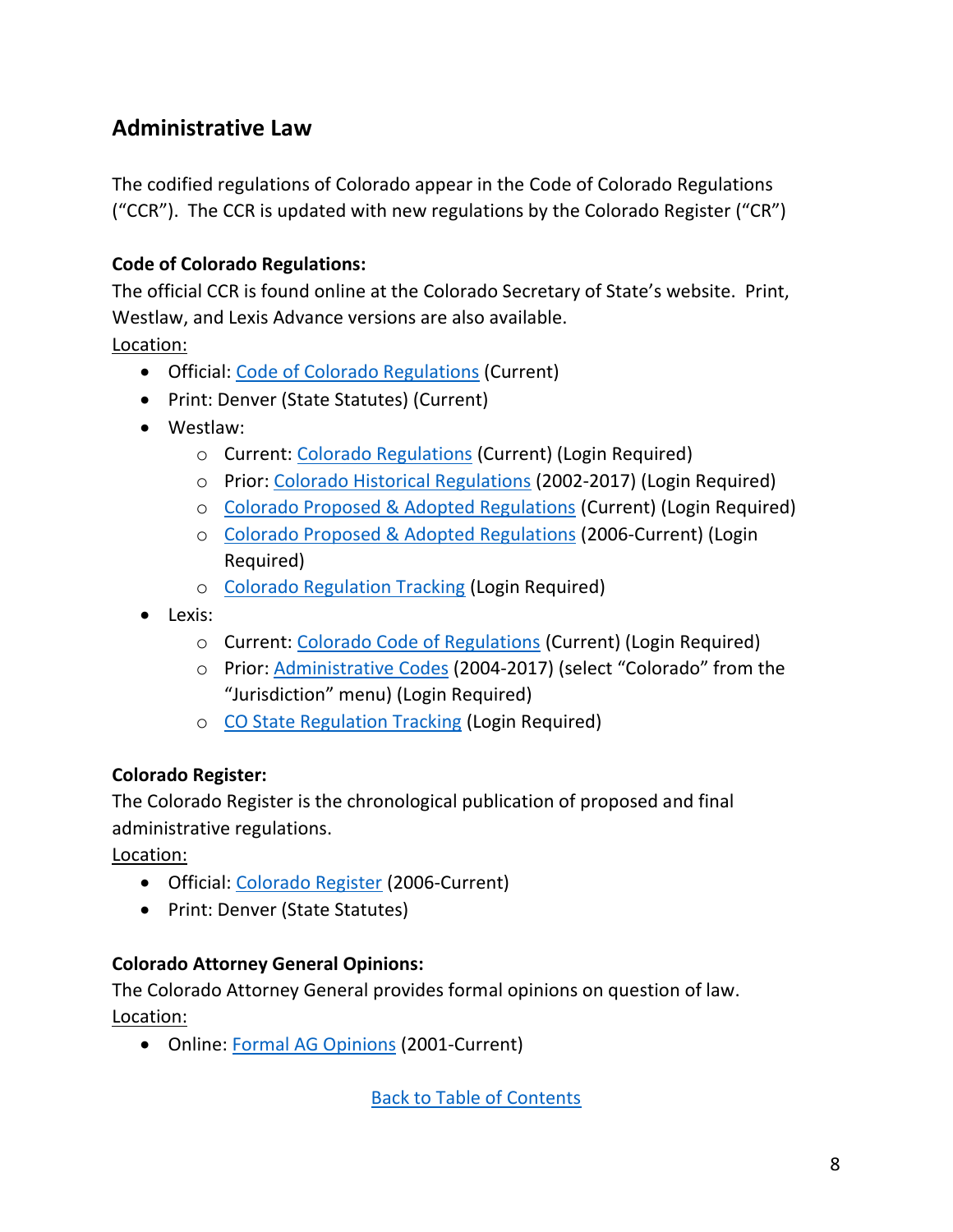## <span id="page-8-0"></span>**Case Law**

## **Pacific Reporter:**

The Pacific Reporter includes published state court cases from Colorado and other western state cases.

Location:

- Print: Denver
- Westlaw: Users can view the reported of a case by clicking the PDF icon in the upper-left-hand of the cases. (Login Required)

## **Subscription Databases:**

Most often researchers will find and access cases on one of our research platforms. Location:

- Westlaw: [Colorado State Cases](https://www.westlaw.com/Browse/Home/Cases/ColoradoStateFederalCases/ColoradoStateCases?contextData=(sc.Default)&transitionType=Default&VR=3.0&RS=cblt1.0) (Login Required)
	- o [Colorado Supreme Court Cases](https://www.westlaw.com/Browse/Home/Cases/ColoradoStateFederalCases/ColoradoStateCases/ColoradoSupremeCourtCases?contextData=(sc.Default)&transitionType=Default&VR=3.0&RS=cblt1.0) (Login Required)
	- o [Colorado Court of Appeals Cases](https://www.westlaw.com/Browse/Home/Cases/ColoradoStateFederalCases/ColoradoStateCases/ColoradoCourtofAppealsCases?contextData=(sc.Default)&transitionType=Default&VR=3.0&RS=cblt1.0) (Login Required)
- Lexis Advance: [All Colorado State Cases, Combined](https://advance.lexis.com/api/permalink/eb8a9660-980b-4f99-b983-72fa14bee12a/?context=1000516) (Login Required)
	- o [CO Supreme Court Cases from 1864](https://advance.lexis.com/api/permalink/6cb4a437-0810-42b8-b206-1ad8bfcf694a/?context=1000516) (Login Required)
	- o [CO Court of Appeals Cases from 1891](https://advance.lexis.com/api/permalink/01b9a594-df15-423e-946d-839703802cd3/?context=1000516) (Login Required)
- Bloomberg Law: [Colorado State Cases](https://www.bloomberglaw.com/product/blaw/search/results/f577f0d49dd7a2e61fdbca49d2e58ca9) (Login Required)
- Google Scholar: [Google Scholar](https://scholar.google.com/)

## **Colorado and Pacific Digest:**

Digests provide summaries of cases and an organizational structure that enables users to find cases by subject and legal issue.

Location:

- Print: Colorado and Pacific Digests (State Digests)
- LLMC: [Colorado Cases Digest, Morrison](http://www.llmc.com/searchResultVolumes2.aspx?ext=true&catalogset=99800) (1891) (IP Authenticated)
- Westlaw: the digest system is incorporated through Westlaw's Keynumber and Headnote system (Login Required)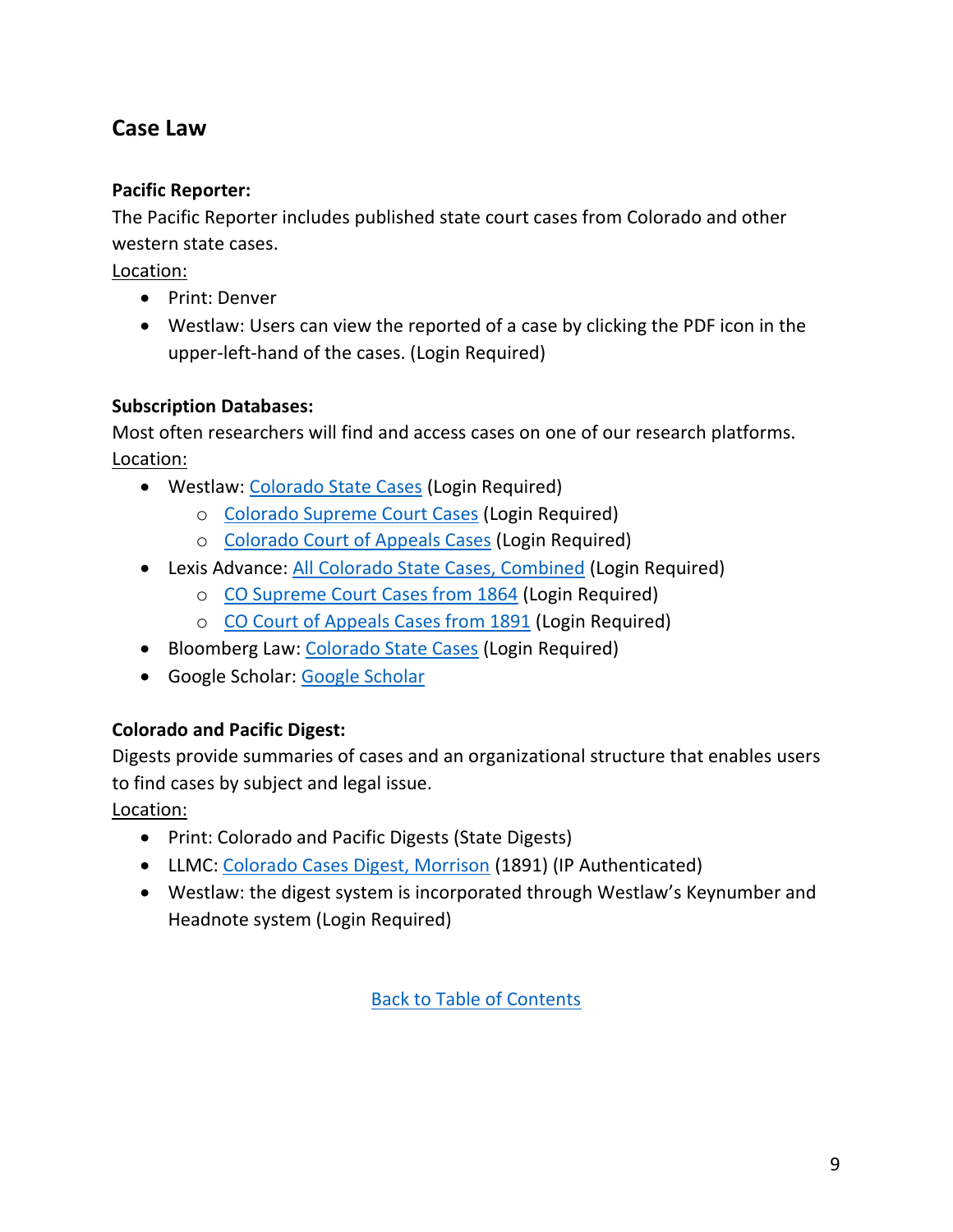## <span id="page-9-0"></span>**Court Rules**

Colorado Court Rules can be found in print and online.

### **Colorado Court Rules**

Location:

- Print: Colorado Court Rules, State: Denver (KFC 2329.A192); Oklahoma City (KFC 2329.A192); Tulsa (KFC 2329.A192)
	- o Older copies available in Superseded Statutes room
- Westlaw: [West's Colorado Court Rules Annotated](https://www.westlaw.com/Browse/Home/StatutesCourtRules/ColoradoStatutesCourtRules?guid=N02FE6CC0D88511DBA93CE8A0BD96DE4A&contextData=(sc.Default)&transitionType=Default&VR=3.0&RS=cblt1.0) (Current) (Login Required)
- Lexis Advance: [Colorado Court Rules](https://advance.lexis.com/api/permalink/49daa84e-6706-4409-a5c7-3833be1fb0ff/?context=1000516) (Current) (Login Required)
- Publicly Available Online: Colorado [Local, State and Federal Court Rules](https://advance.lexis.com/container?config=00JABiMzRkN2Q5Ny1iMGZiLTQwYWYtOGEyMC0xNGIyNDAyMTViOTcKAFBvZENhdGFsb2dTqXrsE3Hsqu82D2r8ESV5&crid=94336635-3c2c-4aa6-bbd6-4cf0d340cf02)

## [Back to Table of Contents](#page-0-0)

## **Jury Instructions**

#### **Colorado Jury Instructions – Civil**

The Colorado civil jury instructions are prepared by the Colorado Supreme Court Committee on Civil Jury Instructions.

Location:

- Print:
- Westlaw: [Colorado Jury Instructions-Civil](https://www.westlaw.com/Browse/Home/SecondarySources/ColoradoSecondarySources/ColoradoJuryInstructionsCivil?contextData=(sc.Default)&transitionType=Default&VR=3.0&RS=cblt1.0) (Login Required)
- Lexis Advance: [Colorado Jury Instructions for Civil Trials](https://advance.lexis.com/api/permalink/aa58565f-229e-4e24-ba1b-62067cae5553/?context=1000516) (Login Required)

#### **Colorado Jury Instructions – Criminal**

The Colorado criminal jury instructions are prepared by the Colorado Supreme Court Committee on Criminal Jury Instructions.

Location:

- Print:
- Westlaw: [Colorado Jury Instructions-Criminal](https://www.westlaw.com/Browse/Home/SecondarySources/ColoradoSecondarySources/ColoradoJuryInstructionsCriminal?contextData=(sc.Default)&transitionType=Default&VR=3.0&RS=cblt1.0) (Login Required)
- Lexis Advance: [Colorado Jury Instructions, Criminal](https://advance.lexis.com/api/permalink/c5fbaf32-baeb-4876-82b2-fd5540776315/?context=1000516) (Login Required)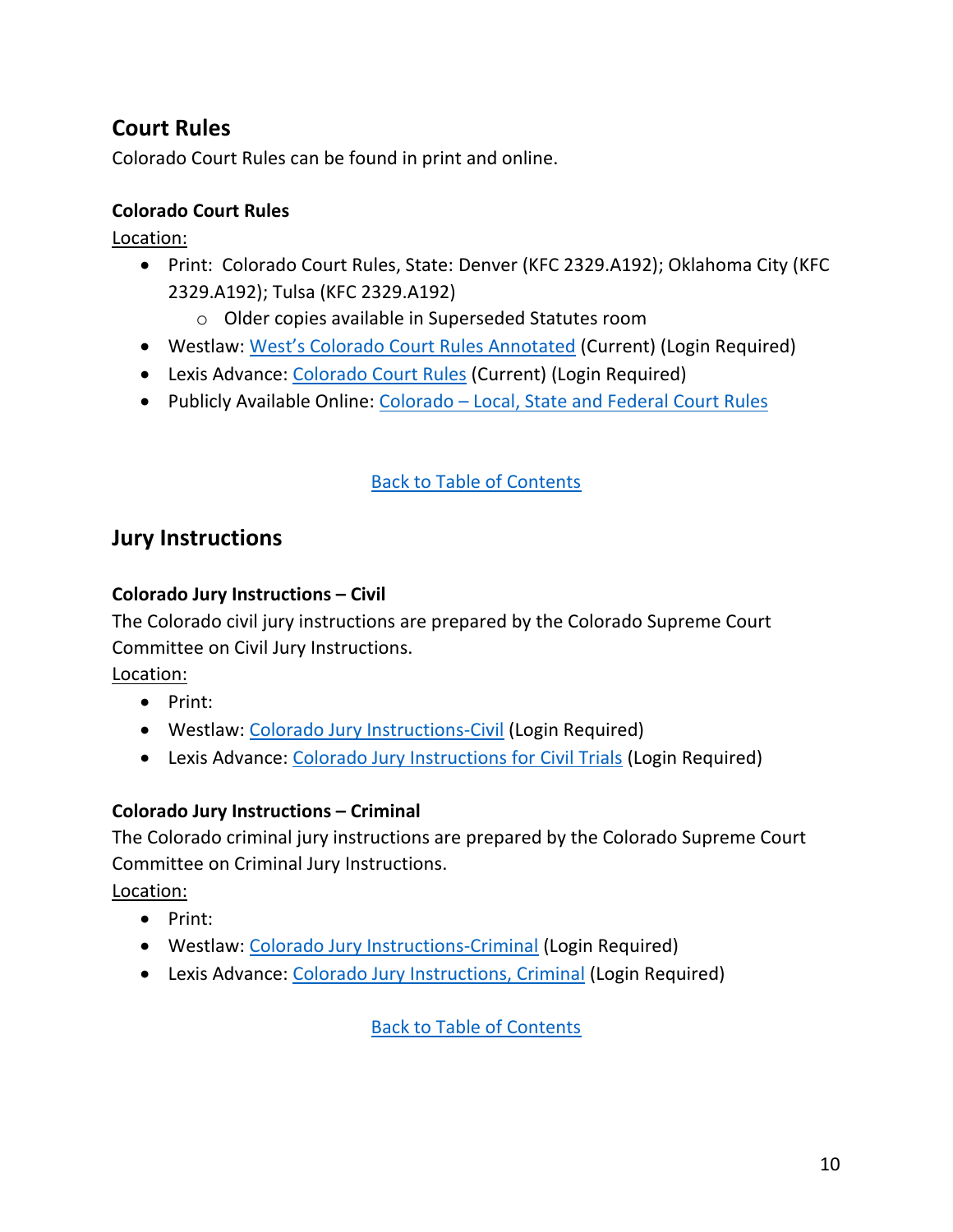## <span id="page-10-0"></span>**Legal Periodicals**

### **Legal News**

#### *Colorado Lawyer*

The Colorado Lawyer is the monthly publication of the Colorado Bar Association Location:

- Print: Denver (Law Reviews) (1971-Current)
- Online: [HeinOnline: Colorado Lawyer](https://www.heinonline.org/HOL/Index?index=barjournals/cololaw&collection=barjournals) (1971-Current)
- Westlaw: [Colorado Lawyer](https://www.westlaw.com/Browse/Home/SecondarySources/LawReviewsJournals/ColoradoLawReviewsJournals/ColoradoLawyer?contextData=(sc.Default)&transitionType=Default&VR=3.0&RS=cblt1.0) (1983-Current) (Login Required)

## *Law Week Colorado*

Law Week Colorado is a weekly newspaper for Coloradan lawyers. Location:

• Print: Denver (Current Six Months)

### **Law Reviews & Journals**

The following law reviews and journals are available in print in the library, online, [Westlaw, Lexis Advance,](https://www.westlaw.com/Browse/Home/SecondarySources/SecondarySourcesLibrary?contextData=(sc.Default)&transitionType=Default&VR=3.0&RS=cblt1.0) and on [HeinOnline.](https://www.heinonline.org/HOL/Index?index=journals/state3079&collection=journals)

- University of Colorado Law Review
- Denver University Law Review
- Colorado Natural Resources, Energy & Environmental Law
- Colorado Technology Law Journal
- Denver Journal of International Law & Policy
- Transportation Law Journal
- University of Denver Criminal Law Review
- University of Denver Sports & Entertainment Law Journal
- University of Denver Water Law Review